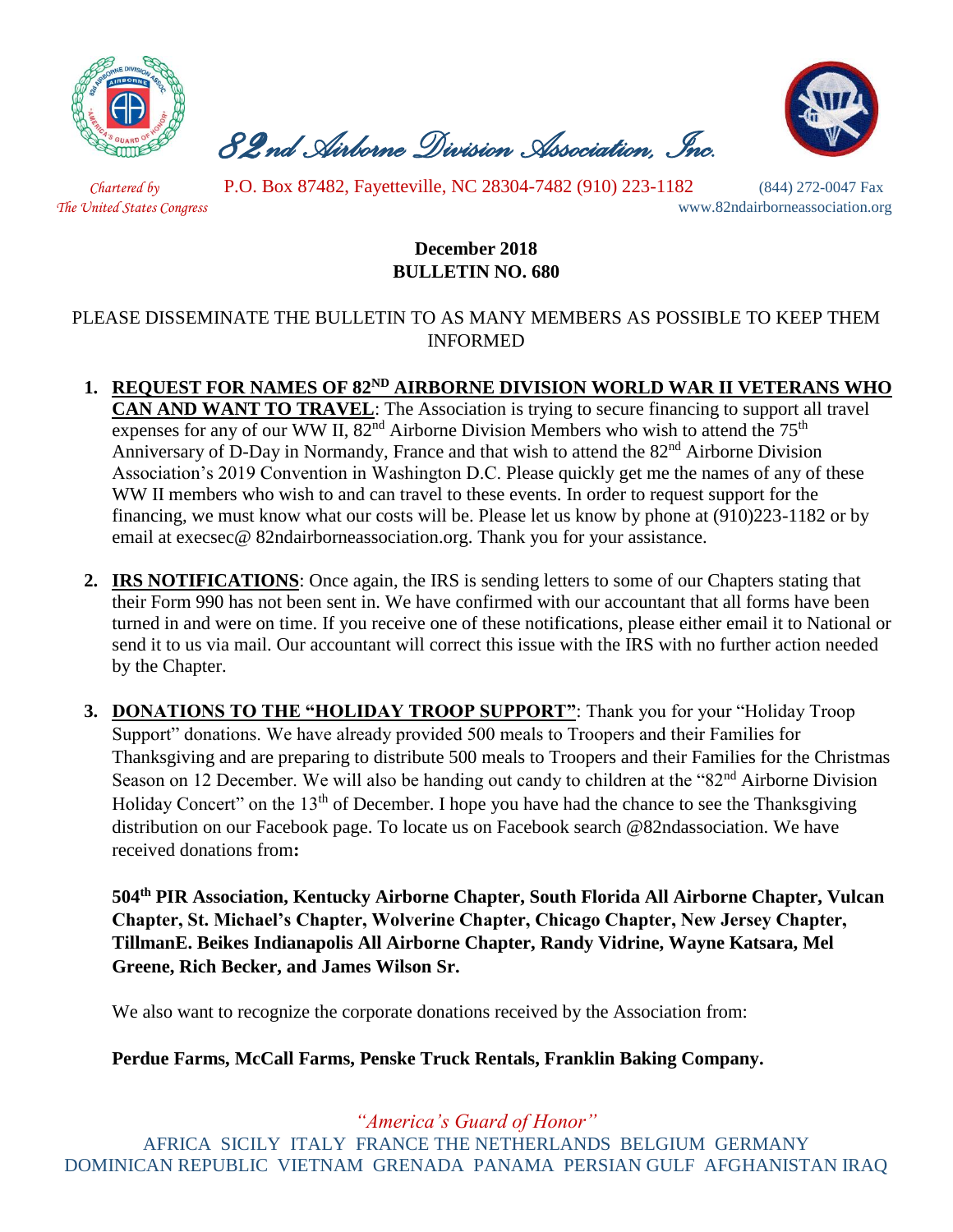



- **4. 2019 CONVENTION:** The 73rd Annual Convention of the 82nd Airborne Division Association will be hosted by the Washington D.C. Chapter. As you know, this year marks the 75<sup>th</sup> Anniversary of D-Day and Operation Market Garden. In honor of these Anniversaries, the Association will be tailoring our events to recognize our WW II Veterans and their contributions to our Nation and our Association. We will begin our  $73<sup>rd</sup>$  Annual Convention at the WW II Memorial in Washington D.C., and events at Arlington National Cemetery. The week will also include several tours of the D.C. area, as well as our Memorial and Banquet dinners with special guests of the Association. To accommodate all the planned events, transportation, and location, this year's Convention fee will be \$150 per person, but will be worth every penny. Our D.C. Chapter has already gone to great efforts to ensure this year's Convention is an outstanding event and that it will be like no other Convention the Association has ever had. Join us in Washington D.C. for this once in a lifetime event. We are hosting our Convention at the Sheraton Pentagon City, 900 S ORME ST, ARLINGTON, VA 22204. For reservations, call directly to the hotel at (703)521-1900 and specify that you are with the 82nd Airborne Division Association. There will be a web link set up soon, but for now only calling in is available. The room rate is \$119 + tax and fees, for registered Convention Members. The flier and Hotel reservation information is available on our website under "Events". The Association does have rooms reserved, but book early because rooms will go fast and we don't want you to miss out on this event.
- **5.** ALL AMERICAN WEEK (AAW) 2019: 2019 will celebrate the 75<sup>th</sup> Anniversary of D-Day, and Market Garden. Registration for AAW 2019 is open. The registration and flyer are published in the Paraglide and are available at our website under "Events". **Our POC again will be Monica Wells at (910) 853-7624. The room rate is \$74+ tax for a regular room and \$78+ tax for a king room. The Association code to reserve rooms is AAW for Moon Hall and AAA for Hardy Hall. Remember**, i**f you do not use the POC and reference the Association room code, you may be told that there are no rooms available or given a different price.** Registration for AAW 2019 is on our website and can be paid for on-line, or can be done by write in application which is located at the same link. The cost this year will be \$110.
- **6. DONATIONS TO GENERAL FUND**: **If the Association is to make any difference in the lives of the Troopers of the 82nd Airborne Division, we need funds to make it happen.** Your support will greatly increase the Association's ability to support our Active Duty Troopers through the many Association programs, such as Hurricane Florence Troop Support, Holiday Troop Support, the All American Adventure, the Division food locker, and many more opportunities. If we don't support our Troopers, who will? No more saying 'next time' or the Association doesn't need the money anyway or our Chapter having a Christmas party is more important than helping our young Troops. I hear a lot of talk from members about how the Association should support our young active duty Troopers, and now we are. Now it is time for everyone to step up and help us to support them. Please help the Association in supporting our 82nd Airborne Division Troops. Any donation will help us. Thank you for your support.

To make a donation, PLEASE go to:<http://www.82ndairborneassociation.org/index.html> and press the donate button in the upper right corner of the Association's Homepage or mail your donation to the National office at:

*"America's Guard of Honor"* AFRICA SICILY ITALY FRANCE THE NETHERLANDS BELGIUM GERMANY DOMINICAN REPUBLIC VIETNAM GRENADA PANAMA PERSIAN GULF AFGHANISTAN IRAQ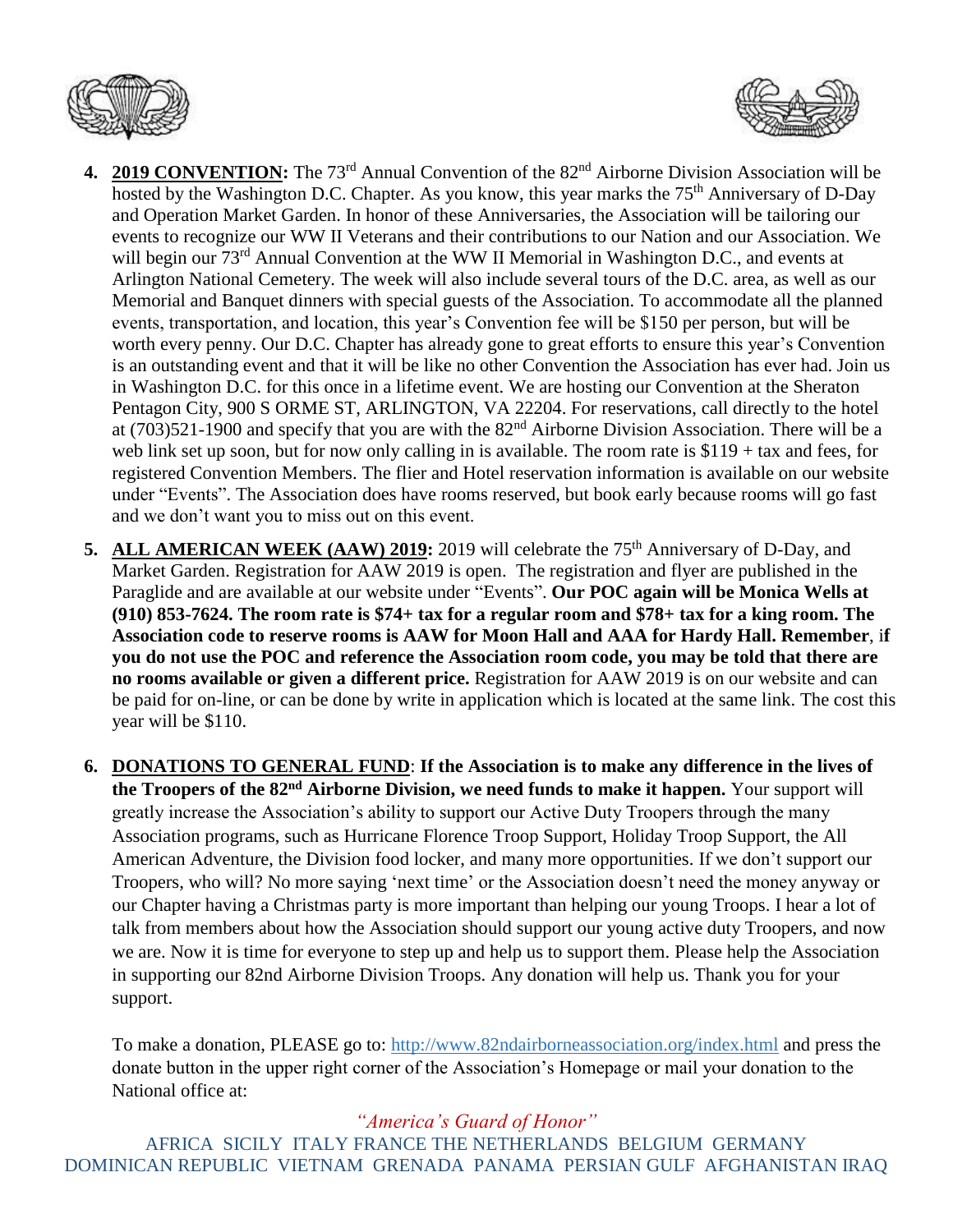



P.O. Box 87482, Fayetteville, NC 28304.

Donations made to the Association Ed Fund or the Wounded Warrior Fund go directly to the respective funds and do not support the Association General Fund. Therefore, it is necessary for the Association to obtain donations directly.

- **7. NOMINATIONS FOR NATIONAL OFFICERS:** We encourage Chapters to begin looking at prospective nominees for the 2020 Board of Directors. These are very important positions within the Association and ones that will allow members to assist the Association in its continued success.
- **8. ATTENDANCE OF NATIONAL OFFICERS**: Act now to request the attendance of the Association President to your Chapter events. Please send invitations by mail or email and send a copy to the Executive Director. Requests for participation of National Officers in Chapter or Regional events should be coordinated with the respective Officer(s) and submitted in writing to the Executive Director of the Association. Please allow as much lead time as possible so that the Officer(s) can plan ahead. Please remember that all events can be published in the Paraglide and on the Association website (Events).
- **9. CHANGE IN CHAPTER OFFICERS**: Some Chapters have elections this time of year and elect new officers. Elected Chapter Officers must be members in good standing and annual members must be current. Please provide Chapter Officer Changes to National as soon as possible so that we can update our files, the Paraglide and the Association website. Please be sure to give any newly elected Chairmen access to the Chapter email account. If there are any problems with gaining access, please contact the National Office for assistance.
- **10. 2018 CHAPTER FINANCIAL STATEMENTS**: 2018 Chapter Financial Statements, which are required to be furnished by all Association Chapters for inclusion in the Association Group Federal Income Tax Return, will be emailed to all Chapter Chairmen, or their designee, in mid-January 2019. If your Chapter files separately, please notify the National Office on Chapter letterhead signed by the Chapter Chairman.
- **11. CERTIFICATES OF APPRECIATION and MERIT**: This is the time of year that Chapters recognize members or businesses for their support of the goals of the Association. You can request a Certificate through the National Office via email. The cost of each Certificate is \$10.00, which includes shipping and handling.
- **12. USE OF ASSOCIATION FORMS FOR MEMBERSHIP**: Please use the membership application forms provided on our website rather than chapter specific forms. These forms do not always relay the correct information and make it more difficult for processing membership. As of Jan 2019, we will not accept any documents other than those provided by the National office.

*"America's Guard of Honor"*

AFRICA SICILY ITALY FRANCE THE NETHERLANDS BELGIUM GERMANY DOMINICAN REPUBLIC VIETNAM GRENADA PANAMA PERSIAN GULF AFGHANISTAN IRAQ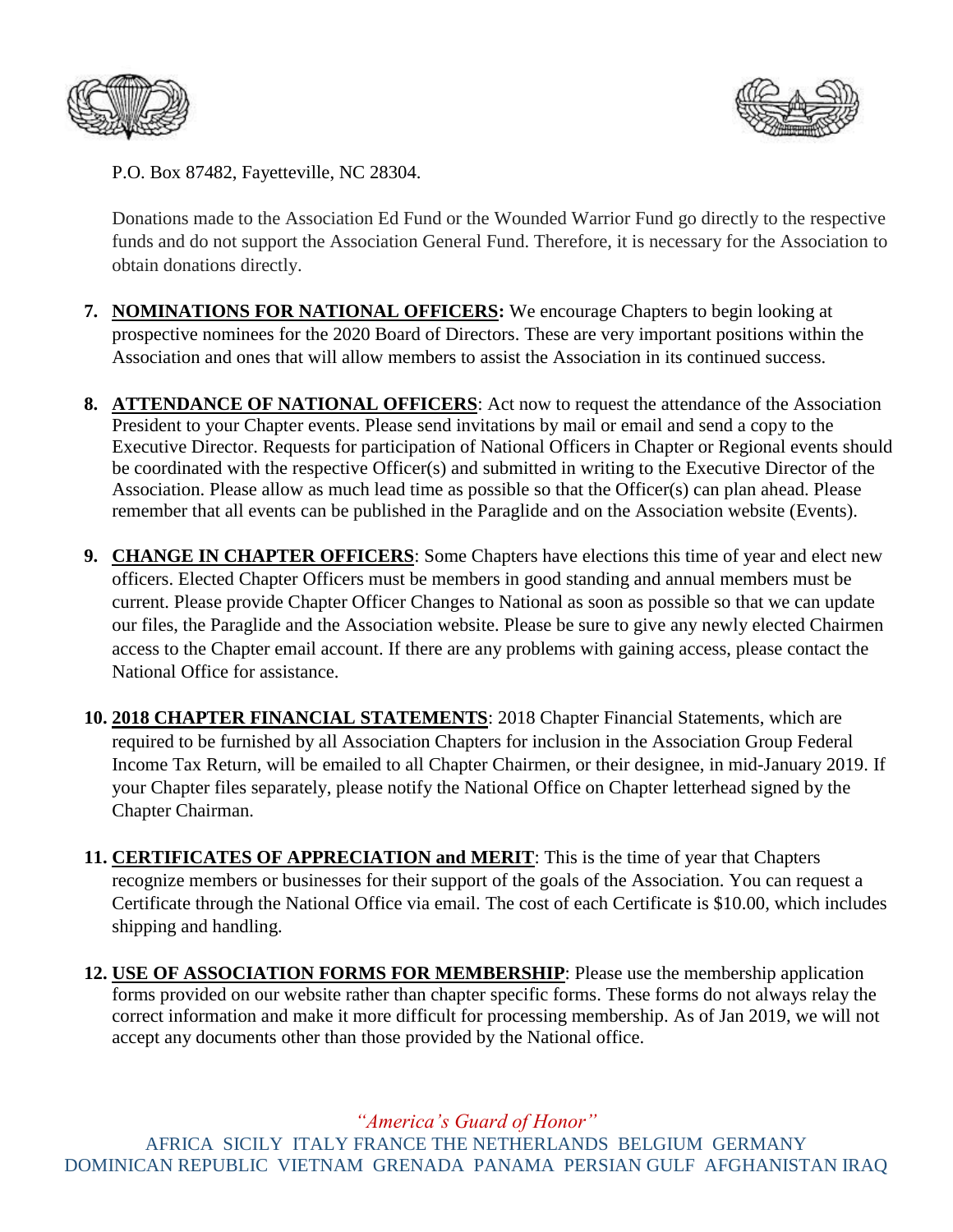



- **13. ONLINE SUPPORT DOCUMENTS**: The National office has posted documents on our webpage in the resources folder to assist the Chapters. These include forms for Chapter continuity and Chapter startup. Please look over these forms and use them as needed.
- **14. ASSOCIATION SUSPENSES/DEADLINES:** Please note the following Association deadlines (all information should be sent to the Executive Director, unless otherwise noted):
	- a. There are no current deadlines
- 15. 82d AIRBORNE ASSOCIATION USAA CREDIT CARD: Check out the 82<sup>nd</sup> Airborne Division Association's co-branded cards. These cards display a Paratrooper under the silk on the front. Very nice card to have. To get a co-branded Association card, please call 855-755-8263 or go to [www.usaa.com/82nd](http://www.usaa.com/82nd) . If you use a credit card, please choose the card that supports the Association.
- **16. E-NEWS BULLETIN:** *Get Army and Airborne related news directly to your emails!* Members who have shared their email address with the Association receive our E-news bulletin which contains informative articles about the 82nd Airborne Division, the Airborne community, the Military, Veterans issues, and even Association related articles and information. If you don't already receive this important and informative bulletin, please send us your email address so that we can add you to the list. Although we have had requests, we are only offering this benefit to our Association members. Sign up today and keep up to date on Airborne issues!
- **17. WITHIN THE DIVISION AND FORT BRAGG:** Please visit the following 82d Airborne Division websites to find out what is happening within the Division and sign up for our E-News bulletin: <http://www.dvidshub.net/image> and [http://www.bragg.army.mil/82nd/pages/default.aspx.](http://www.bragg.army.mil/82ND/Pages/default.aspx) Also, don't forget to check out the Division's Facebook page<https://www.facebook.com/82ndAirborneDivision>
- **18. ASSOCIATION UPCOMING EVENTS:** *Support our Chapters.* Please announce the following upcoming regional events at Chapter meetings, via the Chapter newsletter and website. Registration and information on these events were published in the Paraglide and also on the Association's website at the following link [www.82ndairborneassociation.org/events.html.](http://www.82ndairborneassociation.org/events.html) If you would like to have the Association President or Executive Director attend your event, please send an invitation to the National office in enough time for us to plan and we will do our best to attend.
	- a. Wreaths Across America, 14-16 December2018 is in Alexandria, VA/Arlington Cemetery and is hosted by the Washington, DC Chapter. The host hotel is the **Hyatt Centric Arlington**: 800- 233-1234.
	- b.  $7<sup>th</sup>$  Annual Kentucky Airborne Reunion, 28 Feb-3 March 2019 in Lexington, Kentucky and is hosted by the Kentucky Airborne Chapter. POC is Bill Waller 502-306-4770. The host hotel is **Four Points by Sheraton Lexington**: 855-516-1090.

*"America's Guard of Honor"*

AFRICA SICILY ITALY FRANCE THE NETHERLANDS BELGIUM GERMANY DOMINICAN REPUBLIC VIETNAM GRENADA PANAMA PERSIAN GULF AFGHANISTAN IRAQ